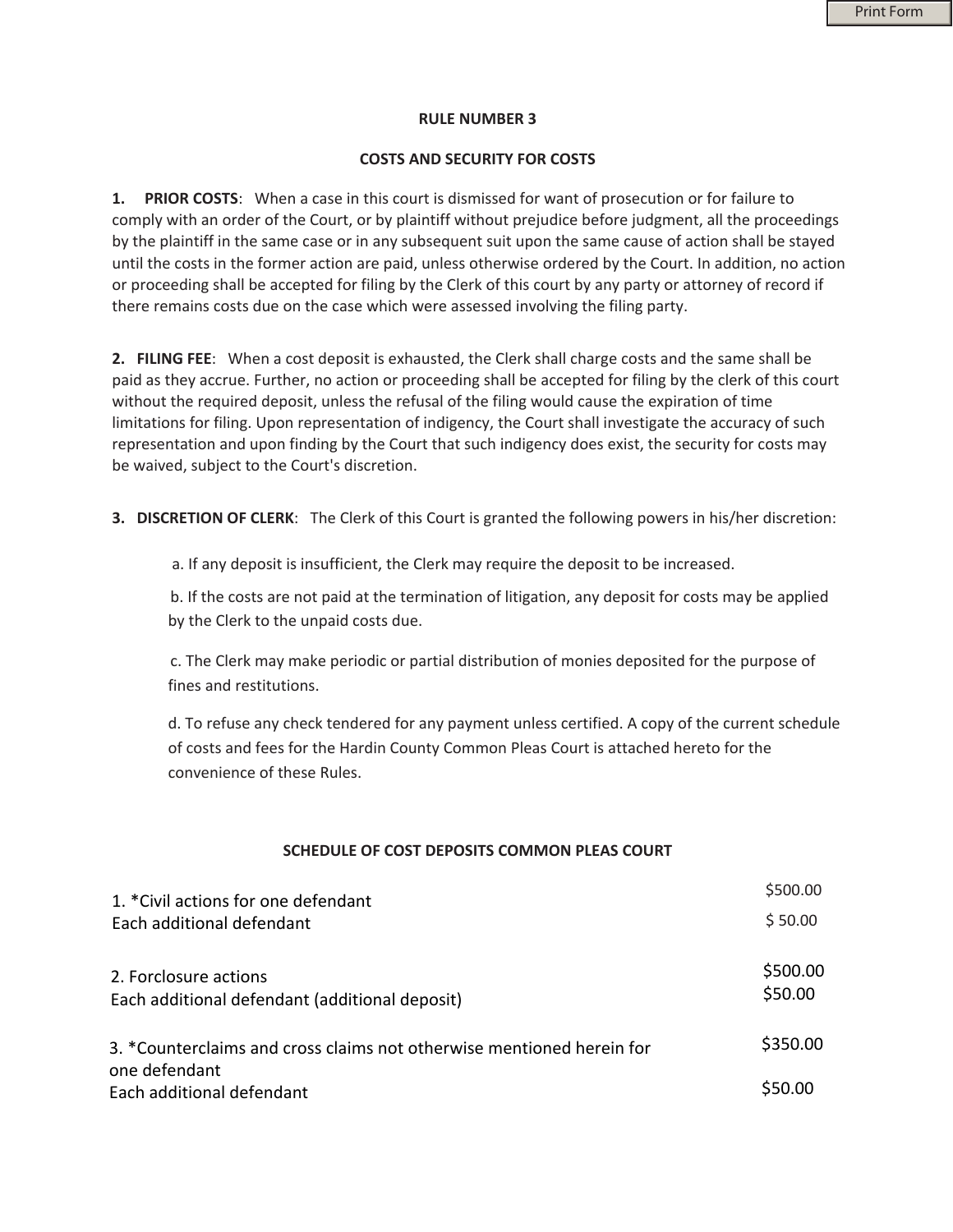| 4. *All Dissolutions (Does not include parenting class fees which are payable<br>when the session is attended.)                                                                               | \$350.00  |
|-----------------------------------------------------------------------------------------------------------------------------------------------------------------------------------------------|-----------|
| 5. *All Divorces or Legal Separation                                                                                                                                                          | \$500.00  |
| 6. Child Support Medical Establishments for Married/Separated Couples<br>or Other Domestic Relations                                                                                          | \$350.00  |
| 7. Motions for Guardian Ad Litem (additional deposit). Plus such additional<br>deposit by other parties as Ordered by the Court.                                                              | \$500.00  |
| 8. *All post-decree motions - Domestic with or without children                                                                                                                               | \$350.00  |
| 9. *Agreed/joint post-decree motions regarding allocation of parental rights/<br>responsibilities                                                                                             | \$200.00  |
| 10. *Civil post-judgment motions                                                                                                                                                              | \$250.00  |
| 11. *Proceedings in aid of execution                                                                                                                                                          | \$200.00  |
| 12. *Appeals from other tribunals                                                                                                                                                             | \$350.00  |
| 13. Notice of Appeal to Third District Court of Appeals                                                                                                                                       | \$150.00  |
| 14. *Filing certificate of judgment (foreign)                                                                                                                                                 | \$101.00  |
| 15. Preparing and filing certificate of judgment                                                                                                                                              | \$107.00  |
| 16. Release/satisfaction of certificate of judgment                                                                                                                                           | \$5.00    |
| 17. Making/preparing certificate of judgment                                                                                                                                                  | \$6.00    |
| 18. * Extra county action                                                                                                                                                                     | \$165.00  |
| 19. *Garnishment                                                                                                                                                                              | \$200.00  |
| 20. Jury demand (additional deposit - \$100.00 due at the time of the filing of<br>the demand and the remaining \$950.00 due within four weeks of the jury<br>trial for a one day jury trial. | \$1050.00 |
| 21. Record Check                                                                                                                                                                              | \$5.00    |
| 22. *Writ of execution against personal property                                                                                                                                              | \$350.00  |
| 23. Pracipe of order of sale with sale to be conducted by Real Auction                                                                                                                        | \$720.00  |
| 24. Pracipe for order of sale with sale to be conducted by a Private Selling<br>Officer with permission of the Court                                                                          | \$500.00  |

\* included in filing fee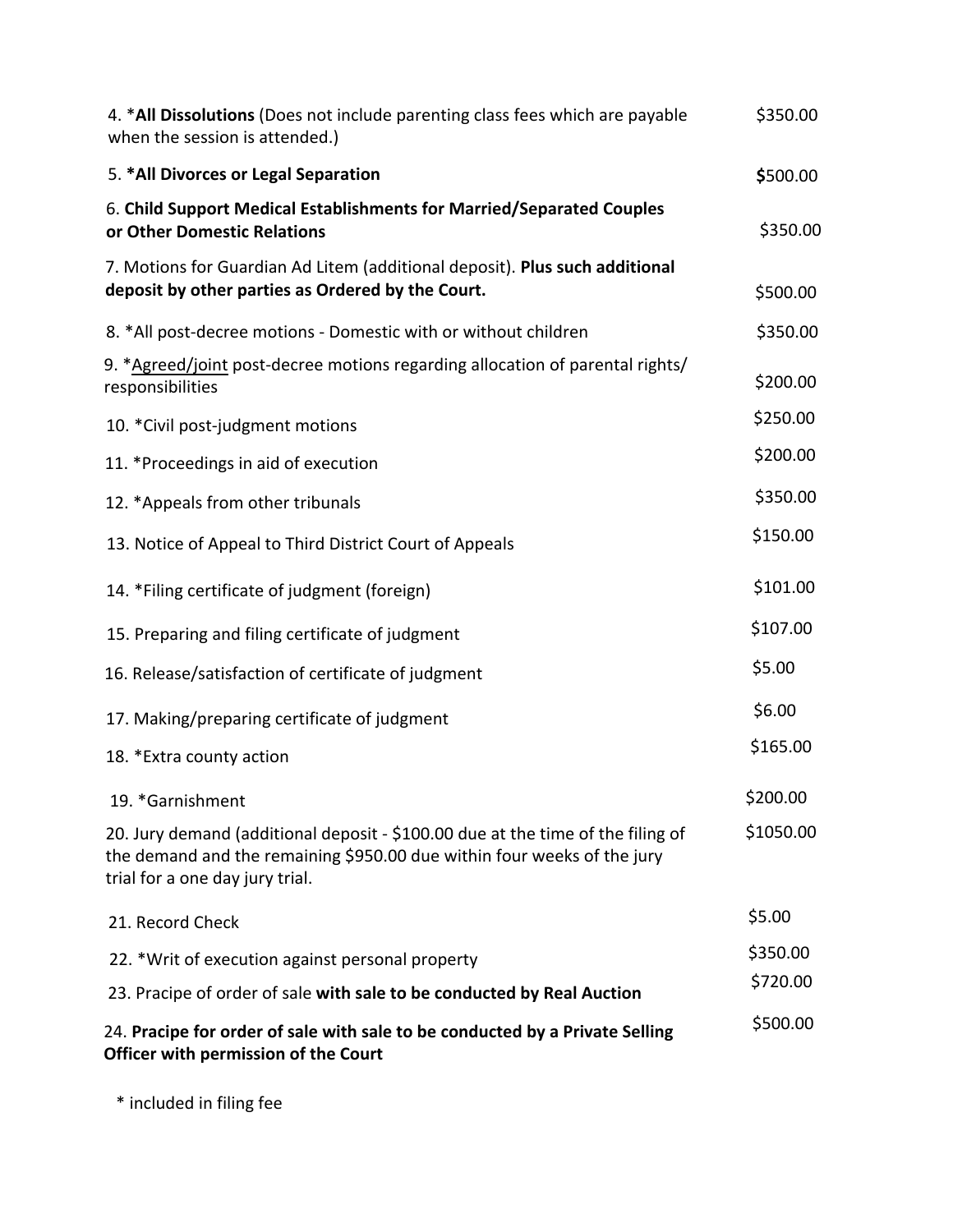# **DEPLETION OF DEPOSIT**

Once the Clerk of Courts has notified a party or their respective counsel that their deposit has been depleted and an additional deposit is required, the party or their respective counsel shall have ten days to submit same to the Clerk of Courts. Failure to do so will result in no further filings on behalf of the party or their respective counsel in the case being accepted without an entry signed by the Court specifically waiving a deposit.

# **SERVICE BY PUBLICATION**

If any party requests service by publication, such party, in addition to the deposit for 10 costs, shall arrange with the newspaper publisher for such publication, pay the costs thereof to the newspaper publisher and direct the publisher to file proof of publication with the Clerk of Courts. In any case in which the Court has approved a poverty affidavit, it shall be the responsibility of the attorney making the request to advise the newspaper publisher in writing at the time the legal notice is presented for publication, that no funds are available for payment of the publication costs.

# **PERSONAL OR RESIDENTIAL SERVICE**

Requests for service by either personal or residential service by the Hardin County Sheriff shall be limited to three attempts.

# **SCHEDULE OF FEES**

### **O.R.C. 2303.20**

The Clerk of the Court of Common Pleas shall charge the following fees:

- A. Twenty-five dollars for each cause of action which shall include the following:
	- (A) Docketing in all dockets
	- (B) Filing necessary documents, noting the filing of the document, except subpoena, on dockets;
	- (C) Issuing certificate of deposit in foreign writs
	- (D) Indexing pending suits and living judgments;
	- (E) Noting on appearance docket all papers mailed;
	- (F) Certificate for attorney's fee;
	- (G) Certificate for stenographer's fee
	- (H) Preparing cost bill;
	- (I) Entering on indictment any plea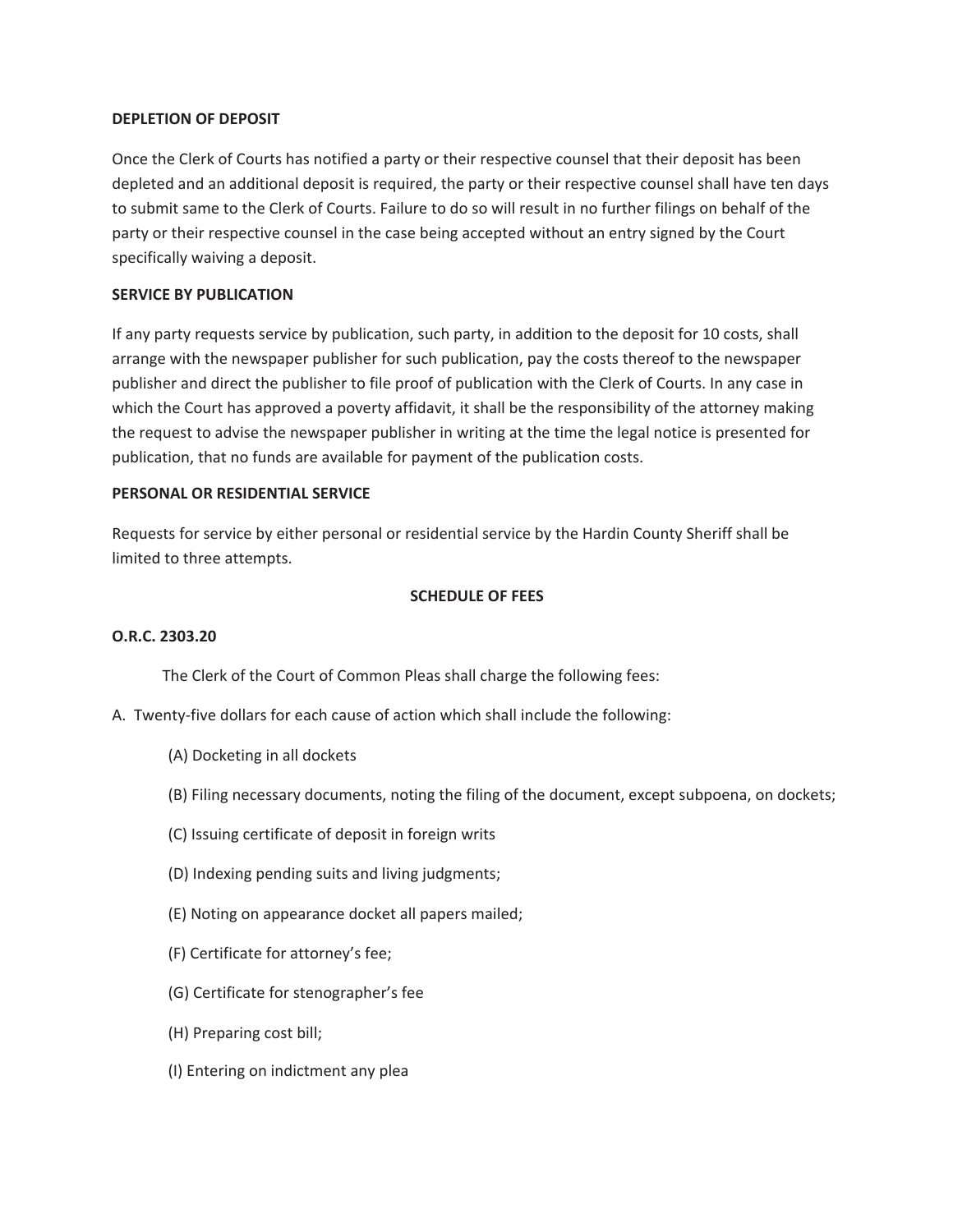(J) Entering costs on docket and cash book.

B. Two dollars for taking each undertaking, bond, or recognizance;

C. Two dollars for issuing each writ, order, or notice, except subpoena;

D. Two dollars for each name for issuing subpoena, swearing witness, entering attendance, and certifying fees;

E. Twenty-five dollars for calling a jury in each cause;

F. Two dollars for each page, for entering on journal, indexing, and posting on any docket;

G. Three dollars for each execution or transcript of judgment, including indexing;

H. One dollar for each page, for making complete record, including indexing;

I. Five dollars for certifying a plat recorded in the county recorder's office;

J. Five dollars for issuing certificate to receiver or order of reference with oath;

 K. Five dollars for entering satisfaction or partial satisfaction of each lien on record in the county recorder's office, and the clerk of courts' office;

L. One dollar for each certificate of fact under seal of the court, to be paid by the party demanding it;

M. One dollar for taking each affidavit, including certificate and seal;

N. Two dollars for acknowledging all instruments in writing;

O. Five dollars for making certificate of judgment;

 P. Ten dollars for filing, docketing, and endorsing a certificate of judgment, including the indexing and noting the return of the certificate;

Q. Twenty-five dollars for each cause of action for each judgment by confession, including all docketing, indexing, and entries on the journal;

R. Five dollars for recording commission of mayor or notary public;

S. One dollar for issuing any license except the license issued pursuant to section 1533.101, 1533.11, 1533.13, and 1533.32 of the Revised Code;

T. Fifteen dollars for docketing and indexing each aid in execution or petition to vacate, revive, or modify judgment, including the filing and noting of all necessary documents;

U. Twenty-five dollars for docketing and indexing each appeal, including the filing and noting of all necessary documents;